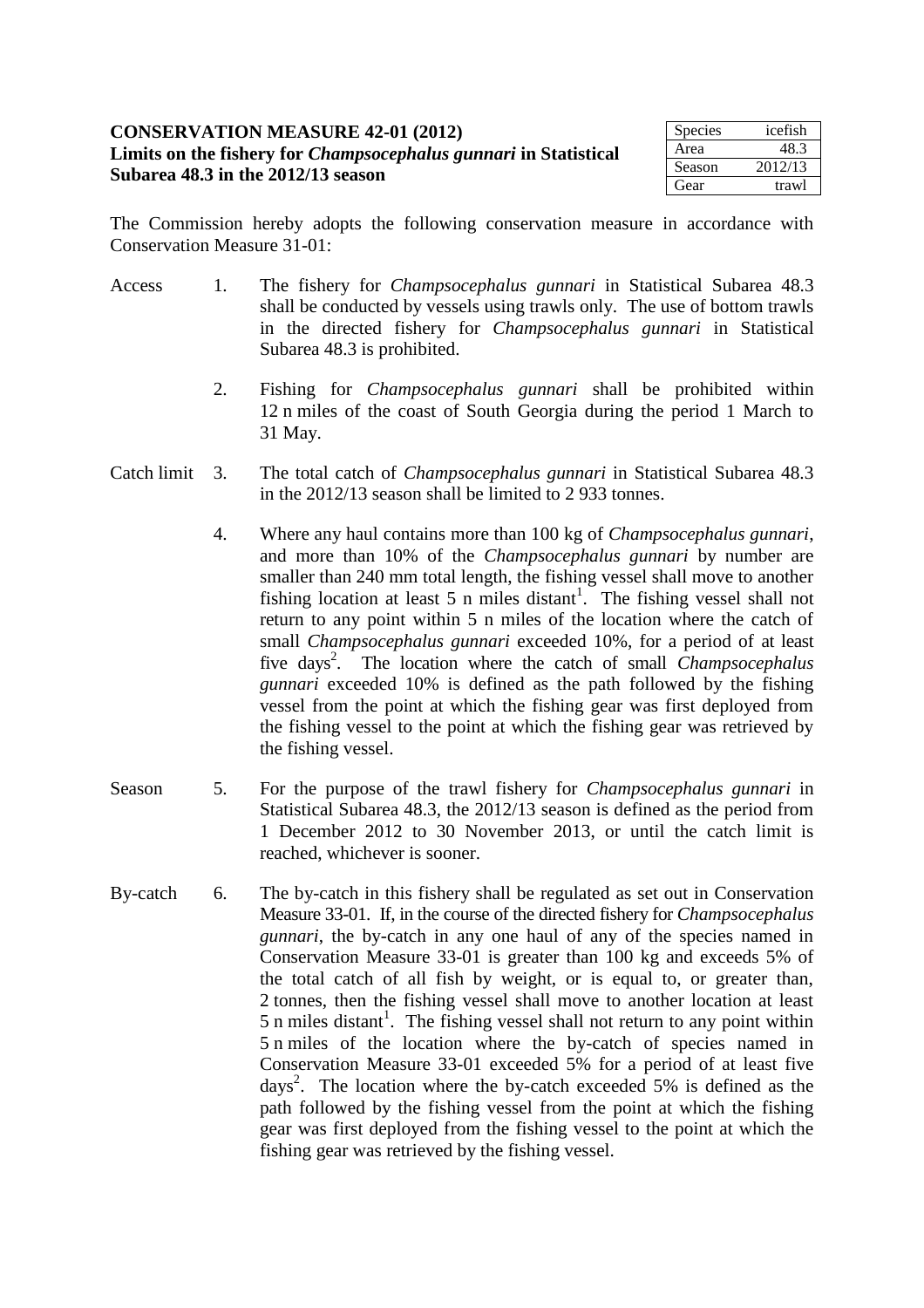| Mitigation                       | 7.                                                                                              | The operation of this fishery shall be carried out in accordance with<br>Conservation Measure 25-03 so as to minimise the incidental mortality of<br>seabirds in the course of the fishery. Vessels shall use net binding <sup>3</sup> and<br>consider adding weight to the codend to reduce seabird captures during<br>shooting operations.                                                                                                                                                                                                                                                                                                                                                                                                                                                                                                                                                                                                                                                                                      |
|----------------------------------|-------------------------------------------------------------------------------------------------|-----------------------------------------------------------------------------------------------------------------------------------------------------------------------------------------------------------------------------------------------------------------------------------------------------------------------------------------------------------------------------------------------------------------------------------------------------------------------------------------------------------------------------------------------------------------------------------------------------------------------------------------------------------------------------------------------------------------------------------------------------------------------------------------------------------------------------------------------------------------------------------------------------------------------------------------------------------------------------------------------------------------------------------|
|                                  | 8.                                                                                              | Should any vessel catch a total of 20 seabirds, it shall cease fishing and<br>shall be excluded from further participation in the fishery in the 2012/13<br>season.                                                                                                                                                                                                                                                                                                                                                                                                                                                                                                                                                                                                                                                                                                                                                                                                                                                               |
| <b>Observers</b>                 | 9.                                                                                              | Each vessel participating in this fishery shall have at least one scientific<br>observer appointed in accordance with the CCAMLR Scheme of<br>International Scientific Observation and, where possible, one additional<br>scientific observer, on board throughout all fishing activities within the<br>fishing period.                                                                                                                                                                                                                                                                                                                                                                                                                                                                                                                                                                                                                                                                                                           |
| Data:<br>catch/effort            | 10.                                                                                             | For the purpose of implementing this conservation measure in the<br>2012/13 season, the following shall apply:                                                                                                                                                                                                                                                                                                                                                                                                                                                                                                                                                                                                                                                                                                                                                                                                                                                                                                                    |
| 11.                              | the Five-day Catch and Effort Reporting System set out in<br>(i)<br>Conservation Measure 23-01; |                                                                                                                                                                                                                                                                                                                                                                                                                                                                                                                                                                                                                                                                                                                                                                                                                                                                                                                                                                                                                                   |
|                                  |                                                                                                 | the Monthly Fine-scale Catch and Effort Reporting System set out<br>(ii)<br>in Conservation Measure 23-04. Fine-scale data shall be submitted<br>on a haul-by-haul basis.                                                                                                                                                                                                                                                                                                                                                                                                                                                                                                                                                                                                                                                                                                                                                                                                                                                         |
|                                  |                                                                                                 | For the purpose of Conservation Measures 23-01 and 23-04, the target<br>species is <i>Champsocephalus gunnari</i> and 'by-catch species' are defined<br>as any species other than <i>Champsocephalus gunnari</i> .                                                                                                                                                                                                                                                                                                                                                                                                                                                                                                                                                                                                                                                                                                                                                                                                                |
| Data:<br>biological              | 12.                                                                                             | biological<br>Fine-scale<br>data,<br>required<br>under<br>Conservation<br>as<br>Measure 23-05, shall be collected and recorded.<br>Such data shall be<br>reported in accordance with the CCAMLR Scheme of International<br>Scientific Observation.                                                                                                                                                                                                                                                                                                                                                                                                                                                                                                                                                                                                                                                                                                                                                                                |
| Environ-<br>mental<br>protection | 13.                                                                                             | Conservation Measure 26-01 applies.                                                                                                                                                                                                                                                                                                                                                                                                                                                                                                                                                                                                                                                                                                                                                                                                                                                                                                                                                                                               |
|                                  |                                                                                                 | 1<br>This provision concerning the minimum distance separating fishing locations is<br>adopted pending the adoption of a more appropriate definition of a fishing location<br>by the Commission.<br>$\overline{c}$<br>The specified period is adopted in accordance with the reporting period specified in<br>Conservation Measure 23-01, pending the adoption of a more appropriate period by<br>the Commission.<br>3<br>The following guidelines are provided to assist in the uptake of best-practice<br>mitigation measures:<br>When the net is on the deck, prior to shooting, the application of 3-ply sisal<br>(i)<br>string (which typically has a breaking strength of around 110 kg), or a similar<br>organic/biodegradable material, at intervals of 5 m or less prevents the net from<br>spreading and lofting at the surface. Net binding should be applied to mesh<br>ranging from 120–800 mm. These mesh sizes have been shown to cause the<br>majority of entanglements of white-chinned petrels and black-browed |

albatrosses, which are the species most vulnerable to this form of mortality in